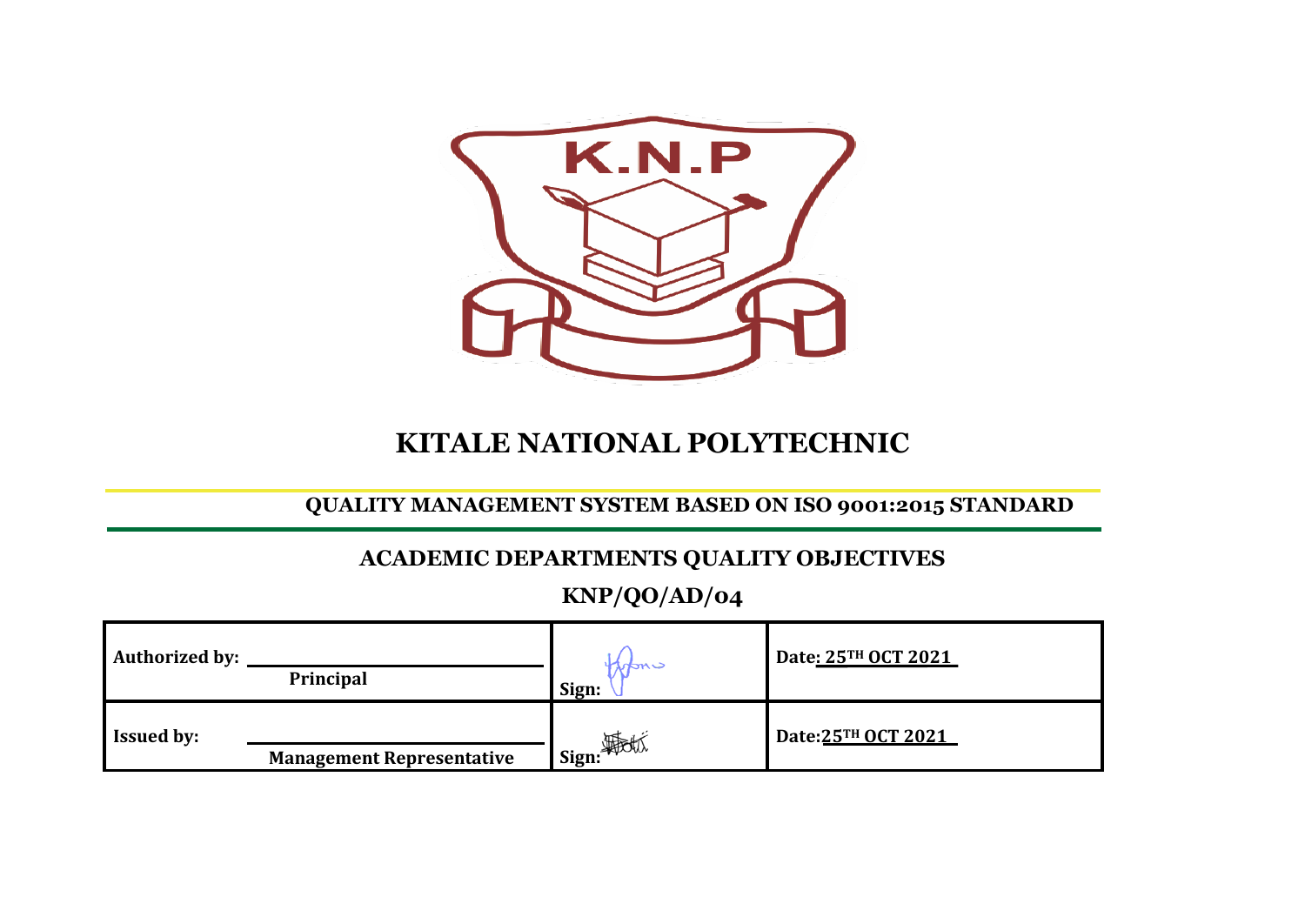#### **ACADEMIC DEPARTMENTS**

### **QUALITY OBJECTIVES FOR THE FY 2021-2022**

| SNo | Objective                                                                                                                                                                       | Who will be<br>responsible?                                                                                | What will be done?                                                                                                                                                                                                     | When will it be<br>completed?                                                    | What resources will<br>be required?                                                                                                     | How will the results be<br>monitored and evaluated?                                                                                                                                                            |
|-----|---------------------------------------------------------------------------------------------------------------------------------------------------------------------------------|------------------------------------------------------------------------------------------------------------|------------------------------------------------------------------------------------------------------------------------------------------------------------------------------------------------------------------------|----------------------------------------------------------------------------------|-----------------------------------------------------------------------------------------------------------------------------------------|----------------------------------------------------------------------------------------------------------------------------------------------------------------------------------------------------------------|
|     | measurable<br>State<br>$\overline{a}$<br>objective<br>quality<br>addressing any of the<br>dimensions of quality<br>product/service                                              | Give the title of the person<br>to ensure that the quality<br>objective is achieved (the<br>process owner) | to be<br><i>State</i><br>activities<br>undertaken to ensure that<br>the quality objective is<br>achieved                                                                                                               | For every activity in<br>column 3 indicate<br>will be<br>it<br>when<br>completed | Indicate<br>the<br>resources<br>required to undertake the<br>activities in column 3                                                     | Indicate<br>how results will be<br>monitored and evaluated<br>that<br>you've met the quality objective                                                                                                         |
| 1.  | To increase the<br>building and civil<br>engineering<br>department's pass<br>mark rate in external<br>exams from the<br>current 50 % to<br>$60\%$ by the end of<br>FY 2021/2022 | <b>HOD</b>                                                                                                 | -Effective and Efficient<br>teaching and learning<br>-Motivate trainees who<br>excel especially in Maths<br>and engineering subjects                                                                                   | June 30th 2022                                                                   | -Syllabus<br>-Schemes of work<br>-Course outline<br>-Reference books and<br>teaching notes<br>-Equipment and<br>materials<br>-Personnel | -This shall be monitored by<br>reviewing analyzed internal<br>exams at the end of every<br>term. This shall be evaluated<br>by analyzing academic<br>performance in KNEC<br>examinations by the end of<br>2021 |
| 2.  | To increase<br>enrollment of<br>female trainees in<br>the building and<br>civil engineering<br>department from<br>current $10\%$ to $15\%$<br>by the end of FY                  | <b>HOD</b>                                                                                                 | Write a proposal for<br>request for increased<br>marketing strategies and<br>increasing trainee<br>incentives like provision<br>of bursaries, increased<br>sensitization and<br>outreach to girls<br>secondary schools | June $30^{th}$ 2022                                                              | -funds<br>-personnel                                                                                                                    | This shall be monitored by<br>Review of proposal<br>presented to the management<br>at the end of every term.<br>Evaluation shall be by<br>analyzing the student<br>enrollment by the end of<br>year 2021       |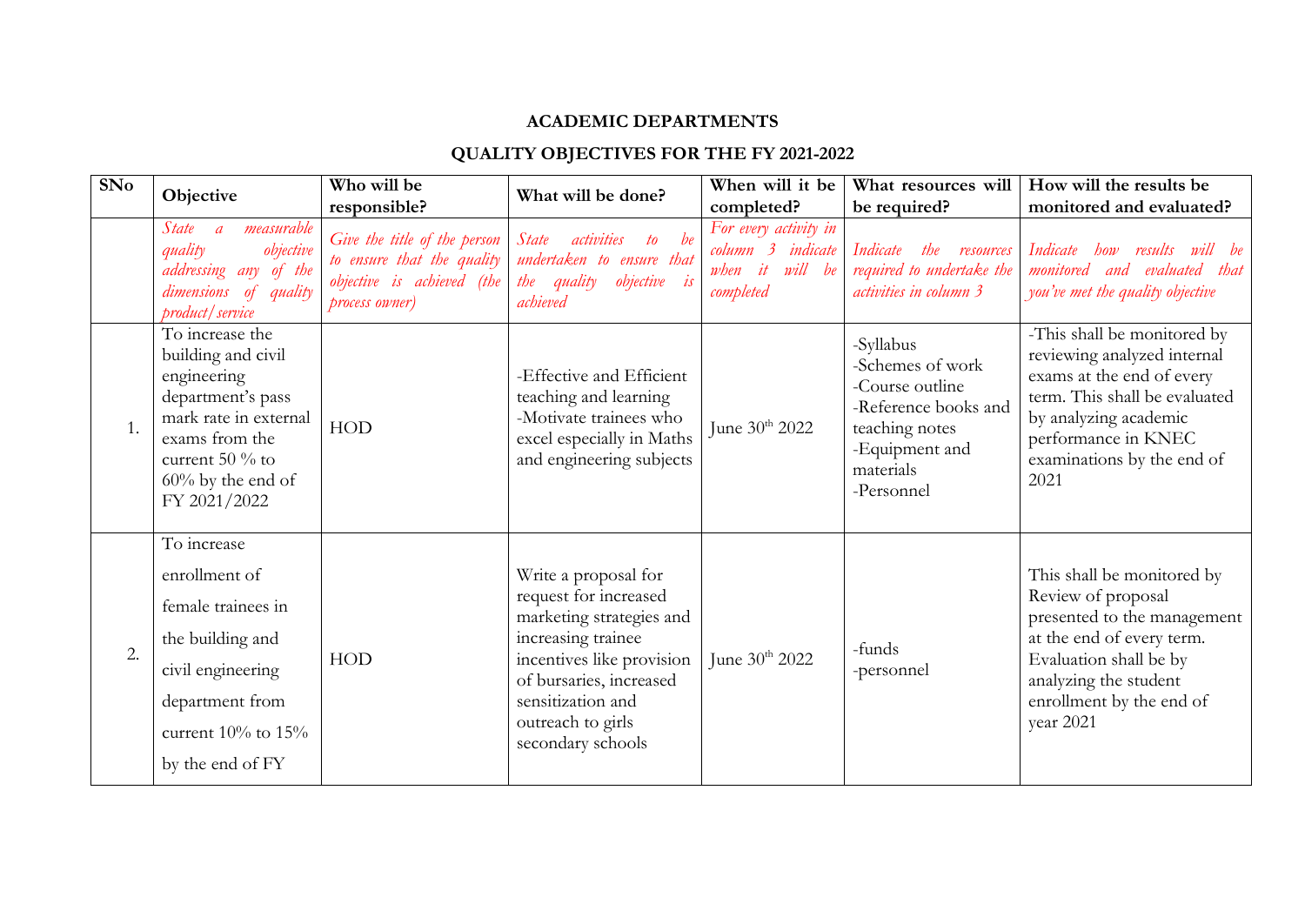|    | 2021/2022                                                                                                                                                               |            |                                                                                                                            |                     |                                                                                                                                         |                                                                                                                                                                                                                |
|----|-------------------------------------------------------------------------------------------------------------------------------------------------------------------------|------------|----------------------------------------------------------------------------------------------------------------------------|---------------------|-----------------------------------------------------------------------------------------------------------------------------------------|----------------------------------------------------------------------------------------------------------------------------------------------------------------------------------------------------------------|
| 3. | To increase<br>enrollment of male<br>trainees from<br>current $20\%$ to $30\%$<br>in Hospitality<br>department by the<br>end of FY<br>2021/2022                         | HOD        | Write a proposal for<br>Increasing marketing<br>and increasing trainee<br>incentives like provision<br>of bursaries        | June $30^{th}$ 2022 | -funds<br>-personnel                                                                                                                    | This shall be monitored by<br>Review proposal presented<br>to the management at the<br>end of every term.<br>Evaluation shall be by<br>analyzing the student<br>enrollment by the end of<br>year 2021          |
| 4. | To increase the<br>hospitality<br>management<br>department's pass<br>mark rate in external<br>exams from the<br>current $70%$ to<br>85% by the end of<br>FY 2021/2022   | <b>HOD</b> | -Effective and Efficient<br>teaching and learning<br>-Reward staff who do<br>exemplary work in<br>teaching                 | June $30^{th}$ 2022 | -Syllabus<br>-Schemes of work<br>-Course outline<br>-Reference books and<br>teaching notes<br>-Equipment and<br>materials<br>-Personnel | -This shall be monitored by<br>reviewing analyzed internal<br>exams at the end of every<br>term. This shall be evaluated<br>by analyzing academic<br>performance in KNEC<br>examinations by the end of<br>2021 |
| 5. | To increase the<br>information<br>technology<br>department's pass<br>mark rate in external<br>exams from the<br>current 54 % to<br>$65\%$ by the end of<br>FY 2021/2022 | HOD        | -Effective and Efficient<br>teaching and learning<br>-Do a benchmark with<br>the institutions which<br>are performing well | June 30th 2022      | -Syllabus<br>-Schemes of work<br>-Course outline<br>-Reference books and<br>teaching notes<br>-Equipment and<br>materials<br>-Personnel | -This shall be monitored by<br>reviewing analyzed internal<br>exams at the end of every<br>term. This shall be evaluated<br>by analyzing academic<br>performance in KNEC<br>examinations by the end of<br>2021 |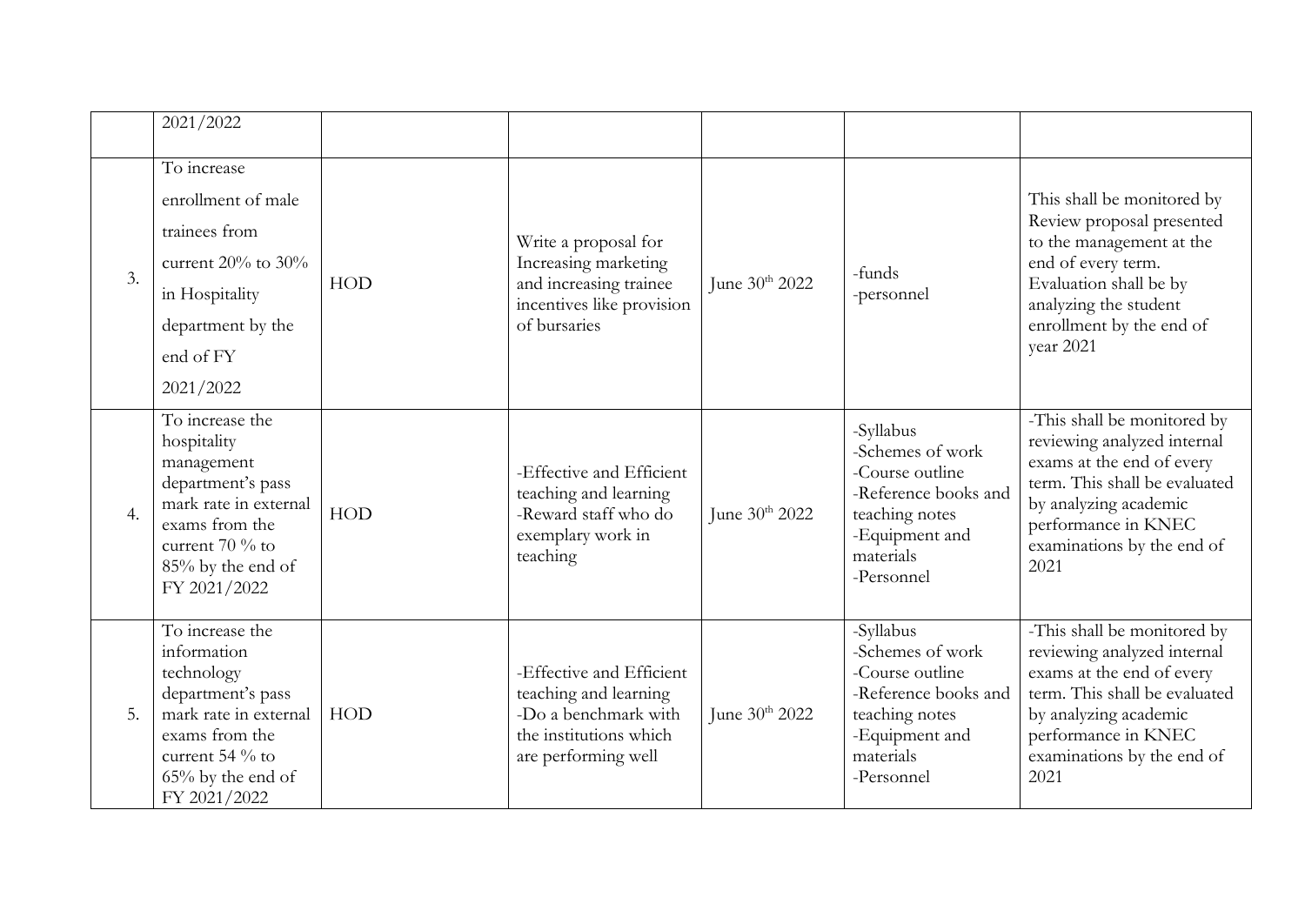| 6. | To increase the<br>electrical and<br>electronics<br>engineering<br>department's pass<br>mark rate in external<br>exams from the<br>current 35 % to<br>$60\%$ by the end of<br>FY 2021/2022 | HOD | -Effective and Efficient<br>teaching and learning<br>-Engage management to<br>increase the number of<br>lecturers<br>-To check on the entry<br>behavior of trainees<br>especially in<br>performance of<br>Mathematics and<br>physics<br>-To have team teaching<br>in challenging subjects | June $30^{th}$ 2022        | -Syllabus<br>-Schemes of work<br>-Course outline<br>-Reference books and<br>teaching notes<br>-Equipment and<br>materials<br>-Personnel | -This shall be monitored by<br>reviewing analyzed internal<br>exams at the end of every<br>term. This shall be evaluated<br>by analyzing academic<br>performance in KNEC<br>examinations by the end of<br>2021 |
|----|--------------------------------------------------------------------------------------------------------------------------------------------------------------------------------------------|-----|-------------------------------------------------------------------------------------------------------------------------------------------------------------------------------------------------------------------------------------------------------------------------------------------|----------------------------|-----------------------------------------------------------------------------------------------------------------------------------------|----------------------------------------------------------------------------------------------------------------------------------------------------------------------------------------------------------------|
| 7. | To increase the<br>general agriculture<br>department's pass<br>mark rate in external<br>exams from the<br>current 78 % to<br>$100\%$ by the end of<br>FY 2021/2022                         | HOD | -Effective and Efficient<br>teaching and learning<br>-Constantly monitor<br>class attendance by both<br>trainees and trainers.                                                                                                                                                            | June 30 <sup>th</sup> 2022 | -Syllabus<br>-Schemes of work<br>-Course outline<br>-Reference books and<br>teaching notes<br>-Equipment and<br>materials<br>-Personnel | -This shall be monitored by<br>reviewing analyzed internal<br>exams at the end of every<br>term. This shall be evaluated<br>by analyzing academic<br>performance in KNEC<br>examinations by the end of<br>2021 |
| 8. | To increase the<br>mechanical and<br>automotive<br>engineering<br>department's pass<br>mark rate in external<br>exams from the<br>current $37%$ to                                         | HOD | -Effective and Efficient<br>teaching and learning<br>-reward trainees who<br>perform well                                                                                                                                                                                                 | June 30th 2022             | -Syllabus<br>-Schemes of work<br>-Course outline<br>-Reference books and<br>teaching notes<br>-Equipment and<br>materials<br>-Personnel | -This shall be monitored by<br>reviewing analyzed internal<br>exams at the end of every<br>term. This shall be evaluated<br>by analyzing academic<br>performance in KNEC<br>examinations by the end of<br>2021 |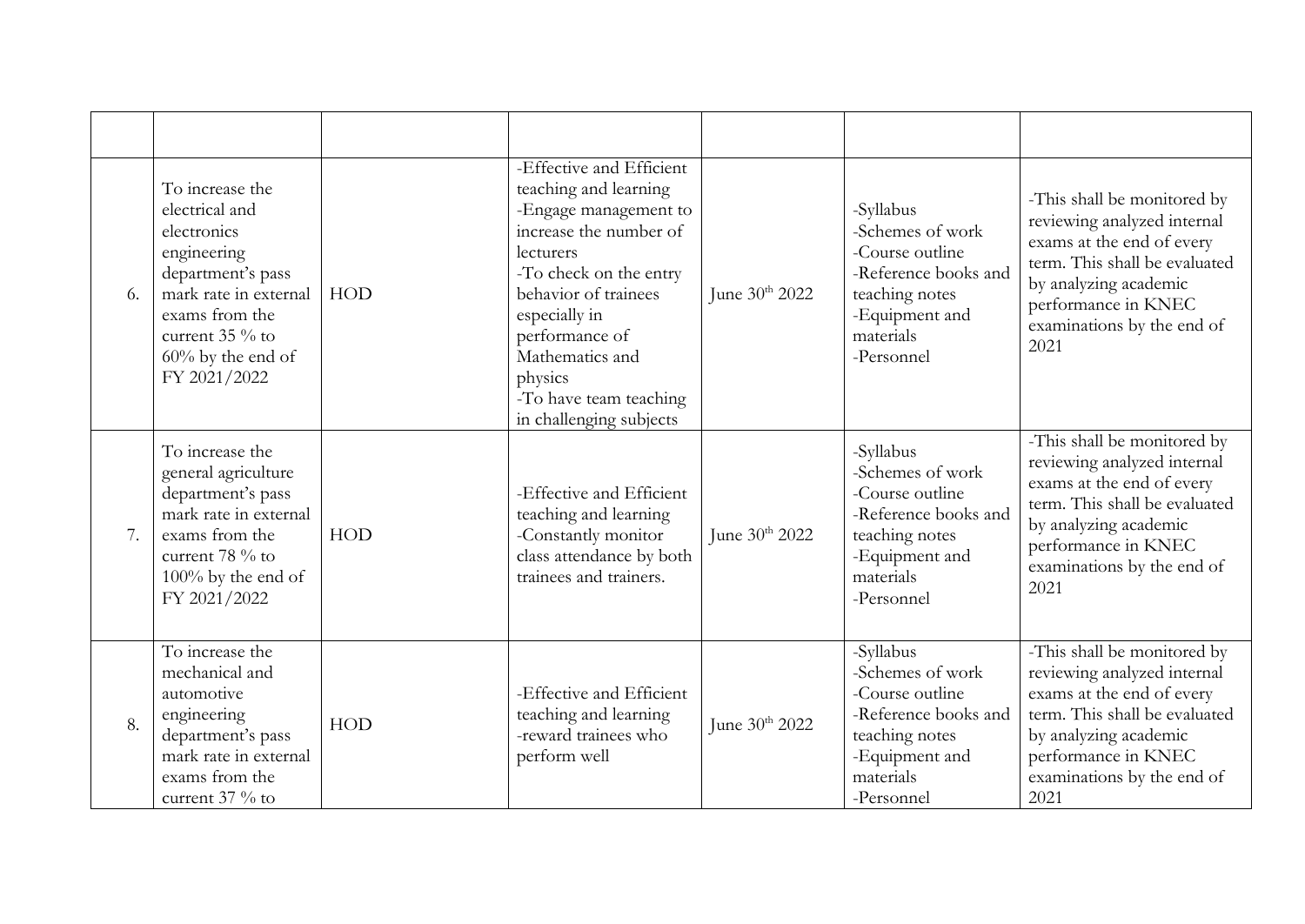|     | 50% by the end of<br>FY 2021/2022                                                                                                                                 |     |                                                                                                    |                            |                                                                                                                                         |                                                                                                                                                                                                                |
|-----|-------------------------------------------------------------------------------------------------------------------------------------------------------------------|-----|----------------------------------------------------------------------------------------------------|----------------------------|-----------------------------------------------------------------------------------------------------------------------------------------|----------------------------------------------------------------------------------------------------------------------------------------------------------------------------------------------------------------|
| 9.  | To increase the<br>liberal studies<br>department's pass<br>mark rate in external<br>exams from the<br>current $87\%$ to<br>$100\%$ by the end of<br>FY 2021/2022  | HOD | -Effective and Efficient<br>teaching and learning<br>-Reward lecturers who<br>perform well         | June 30 <sup>th</sup> 2022 | -Syllabus<br>-Schemes of work<br>-Course outline<br>-Reference books and<br>teaching notes<br>-Equipment and<br>materials<br>-Personnel | -This shall be monitored by<br>reviewing analyzed internal<br>exams at the end of every<br>term. This shall be evaluated<br>by analyzing academic<br>performance in KNEC<br>examinations by the end of<br>2021 |
| 10. | To increase the<br>business studies<br>department's pass<br>mark rate in external<br>exams from the<br>current $70\%$ to<br>$100\%$ by the end of<br>FY 2021/2022 | HOD | -Effective and Efficient<br>teaching and learning<br>-Bench mark with other<br>sister institutions | June 30 <sup>th</sup> 2022 | -Syllabus<br>-Schemes of work<br>-Course outline<br>-Reference books and<br>teaching notes<br>-Equipment and<br>materials<br>-Personnel | -This shall be monitored by<br>reviewing analyzed internal<br>exams at the end of every<br>term. This shall be evaluated<br>by analyzing academic<br>performance in KNEC<br>examinations by the end of<br>2021 |
| 11. | To increase the<br>Applied science<br>department's pass<br>mark rate in external<br>exams from the<br>current $67\%$ to<br>$80\%$ by the end of<br>FY 2021/2022   | HOD | -Effective and Efficient<br>teaching and learning<br>- Organise remedial for<br>slow learners      | June 30 <sup>th</sup> 2022 | -Syllabus<br>-Schemes of work<br>-Course outline<br>-Reference books and<br>teaching notes<br>-Equipment and<br>materials<br>-Personnel | -This shall be monitored by<br>reviewing analyzed internal<br>exams at the end of every<br>term. This shall be evaluated<br>by analyzing academic<br>performance in KNEC<br>examinations by the end of<br>2021 |

#### **PREPARED BY: ACADEMIC HEADS OF DEPARTMENTS.**